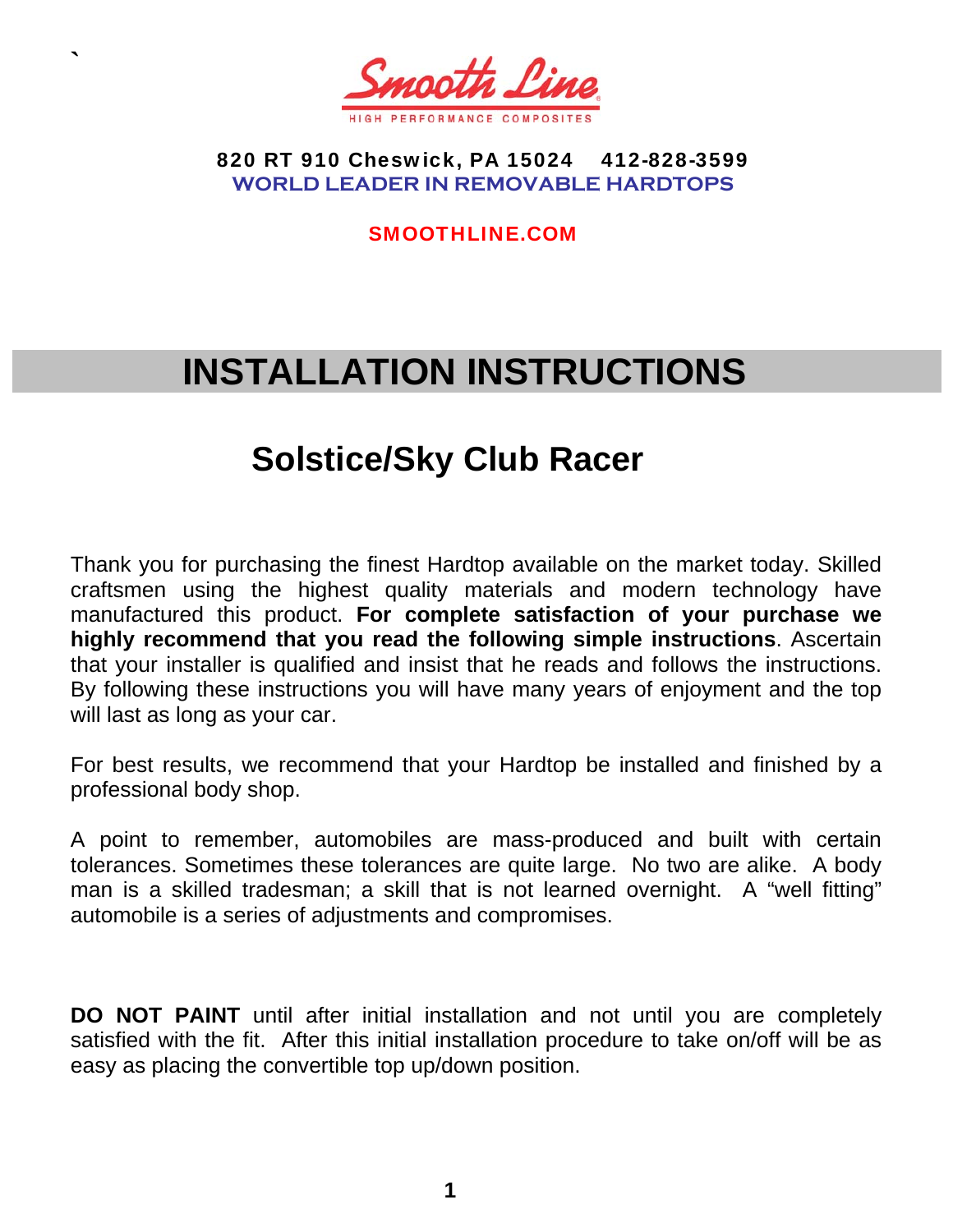# **Included in your shipping carton attached to cardboard are parts which are necessary in the final assembly of the Hardtop as shown below**



**Side Window Drip Guard Moldings (pr)** 



 **Side Window Rubber Seals**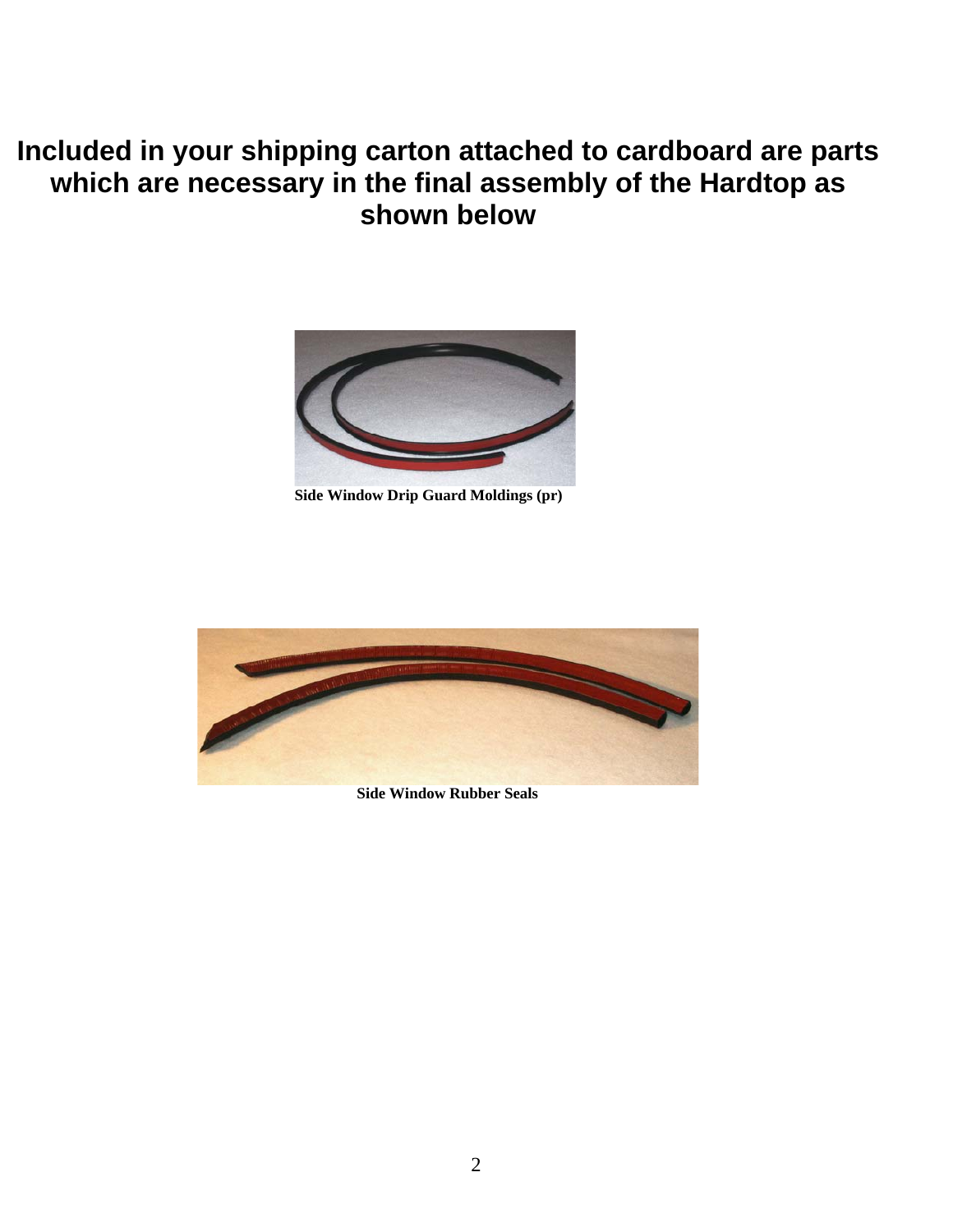# **Attached to the hardtop**





**Passenger shown**  $\&$  **knob assembly between Passenger shown Passenger shown Passenger shown** 



#### **A. Prior to placing the Hardtop on the car:**

- 1. Open both doors with the windows down.
- 2. Fold the convertible top into the normal down position and close the deck panel.
- 3. Clean the top of the windshield frame and rear deck area. Inspect the windshield rubber for excessive wear or damage.
- 4. Lubricate the bottom of the deck rubber of the Hardtop with a silicone lubricant or Vaseline (Caution: Keep lubricant from the primed surface to be painted.
- 5. Familiarize yourself with the working of the front and rear latching assembly. The front latch attaches to the windshield and operates the same as the convertible latch. Once the hook is caught on the windshield bar the black knob is tightened clockwise to secure the hardtop. Tighten black knob against acorn nut before inserting hook assembly into hardtop and hooking onto windshield bar. After hook is caught on the windshield bar tighten knob towards front of car. Reverse procedure to uninstall hardtop.
- 6. The two rear attachment latches hook under the convertible top mechanism located beneath the silver trap doors. As shown on page 3. Once the hook is attached to the convertible top mechanism tighten knob clockwise.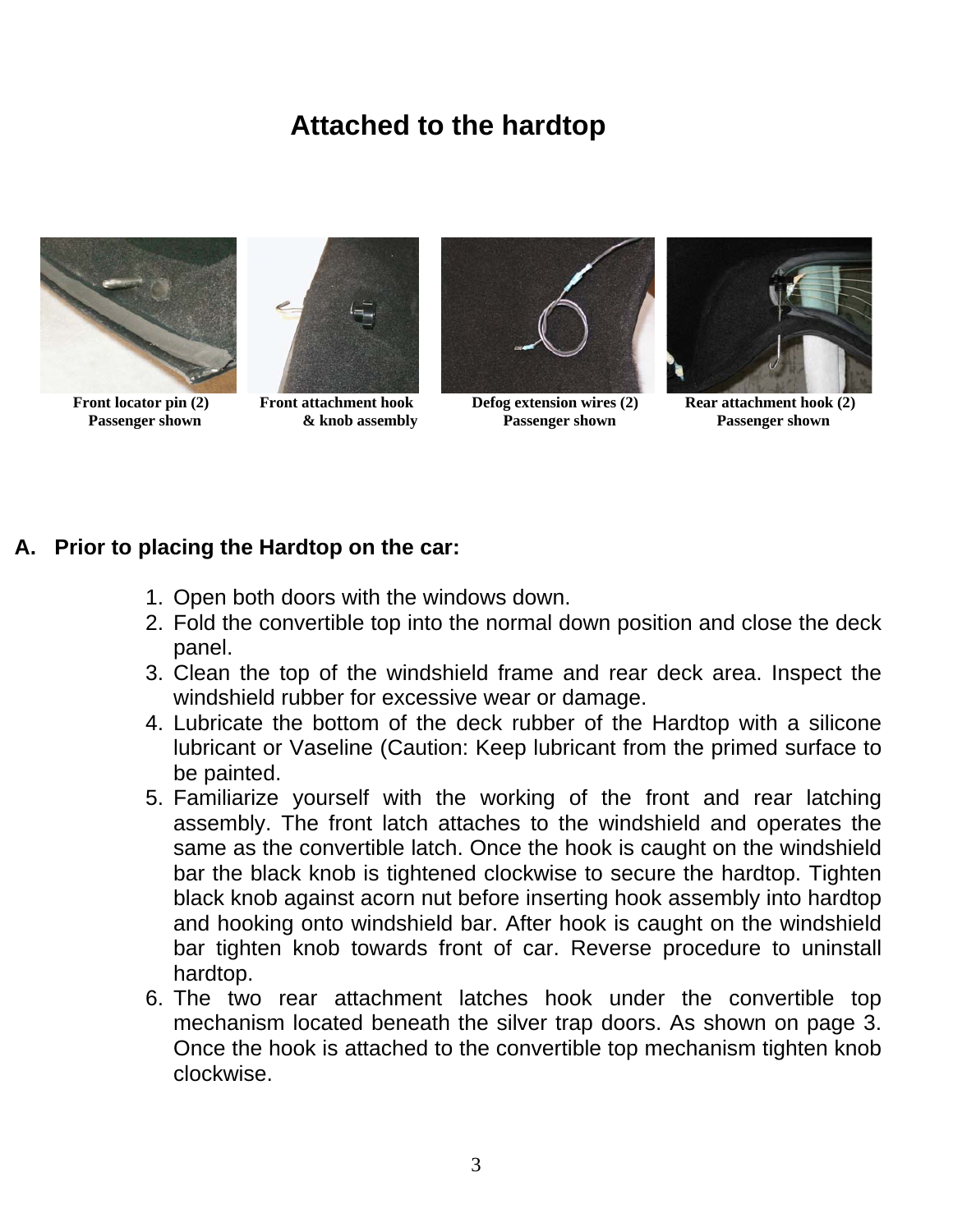#### **B**. **Front latch**:

- 1. Make sure that the two front pin locators engage their respective sockets on the windshield frame.
- 2. Make sure that the top is properly positioned, front and rear as well as centered on the car (see Hardtop Adjustment, page 6)
- 3. Insert front hook assembly into hardtop. Orientate open end of hook towards driver's side and hook onto windshield bar. Tighten black knob clockwise until front of hardtop is secured.



**Passenger shown & knob assembly** 



Front locator pin (2) Front attachment hook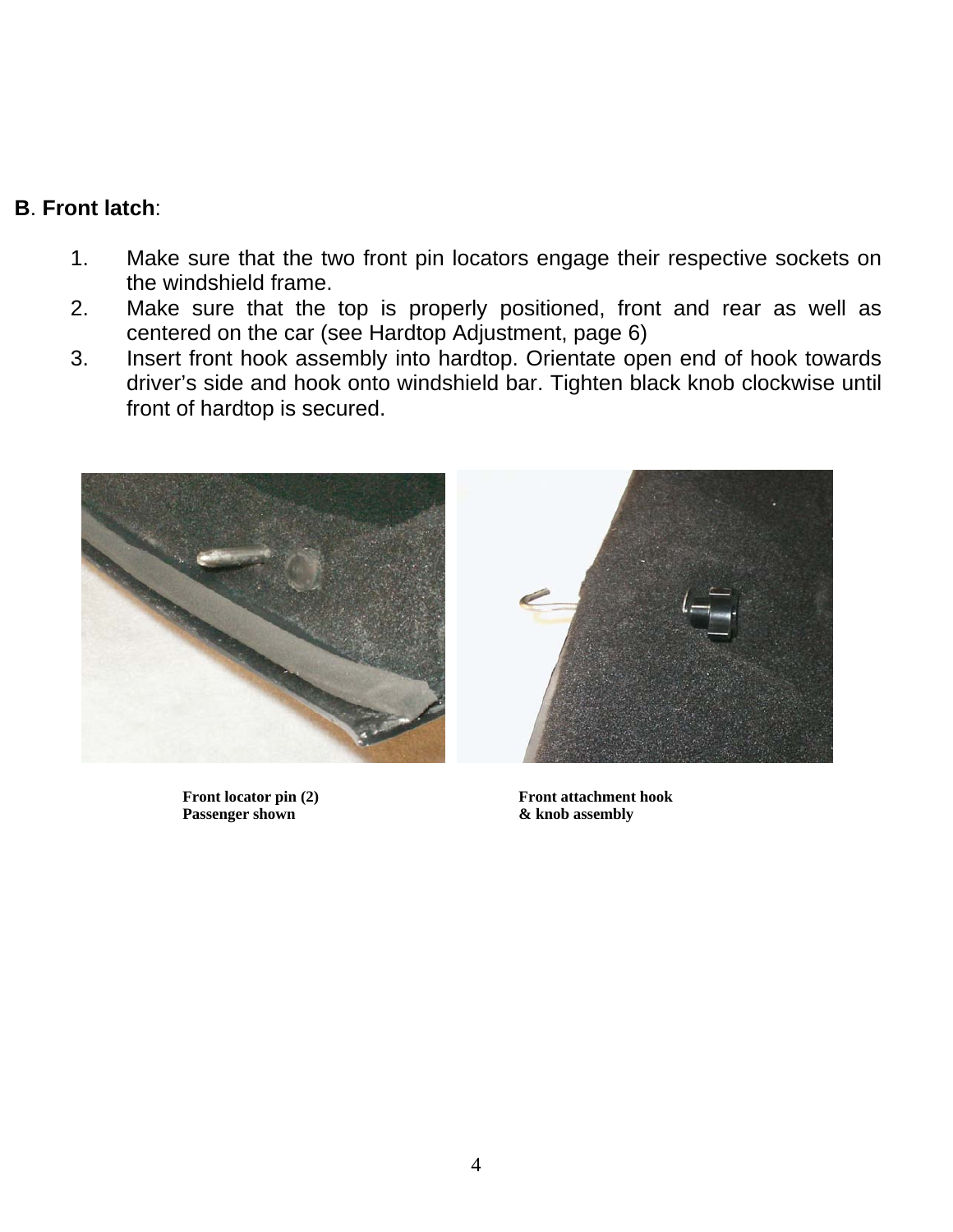#### **C. Rear latches:**

1. Ascertain rear deck is closed before attaching rear hooks. Attach rear hooks as shown in photos 1, 2, 3, & 4. Tighten knobs until gap between hardtop and rear deck is obtained. (approx. 1/4")



Driver Side With Deck Open











**Depending on the build tolerances of your car some or all of the following steps may be necessary to accomplish a satisfactory fit of your Hardtop. Check the various gap tolerances on all of the other panels on the car to ascertain what is acceptable. Your hardtop has been prefitted and installed by factory technicians on a Solstice like yours. We have found that build tolerances on the Solstice bodies are very close to each other. Therefore the following adjustments are normally not necessary.**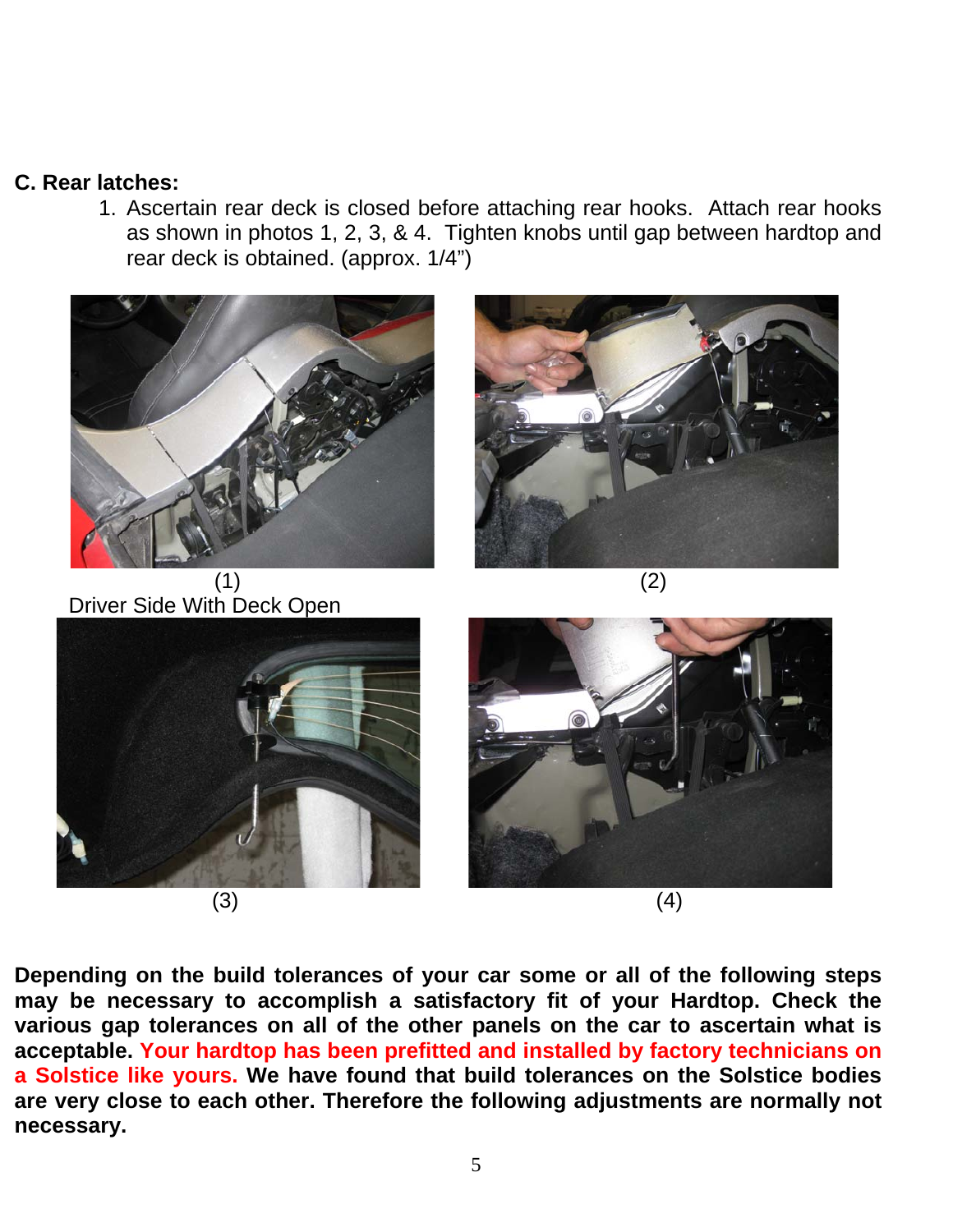# **Hardtop Adjustment**

#### **Before any adjustments are made, read complete instructions.**

#### **Normal gap between hardtop and silver windshield frame is 1/2".**

- **1.** The front of the hardtop can be adjusted upward, downward or side to side. While the Hardtop is on the car, loosen both locator pins. (**Do not remove**). Push the Hardtop into the desired position. Once satisfied with the fit retighten both locator pins**.**
- **2.** The rear gap between the Hardtop and the rear deck can be decreased or increased by adjusting the hardtop attachment knobs up or down. A gap *no less than ¼* " must be maintained.

#### **D. Prep and Painting**

Use normal body shop procedures for prepping and sanding surface to be painted. The factory prime coat is water based Urethane, no sealer is necessary, and is compatible with all topcoats. We recommend dry sanding the primer verses wet sanding because of water absorption. **Caution: The factory primed surface must be top coated before being exposed to the weather**. Failure to topcoat over the prime coat can cause blisters or delamination and will void the warranty.

#### **E. Final Installation and Assembly**

**We highly recommend finishing paint and polishing before installing the following items.**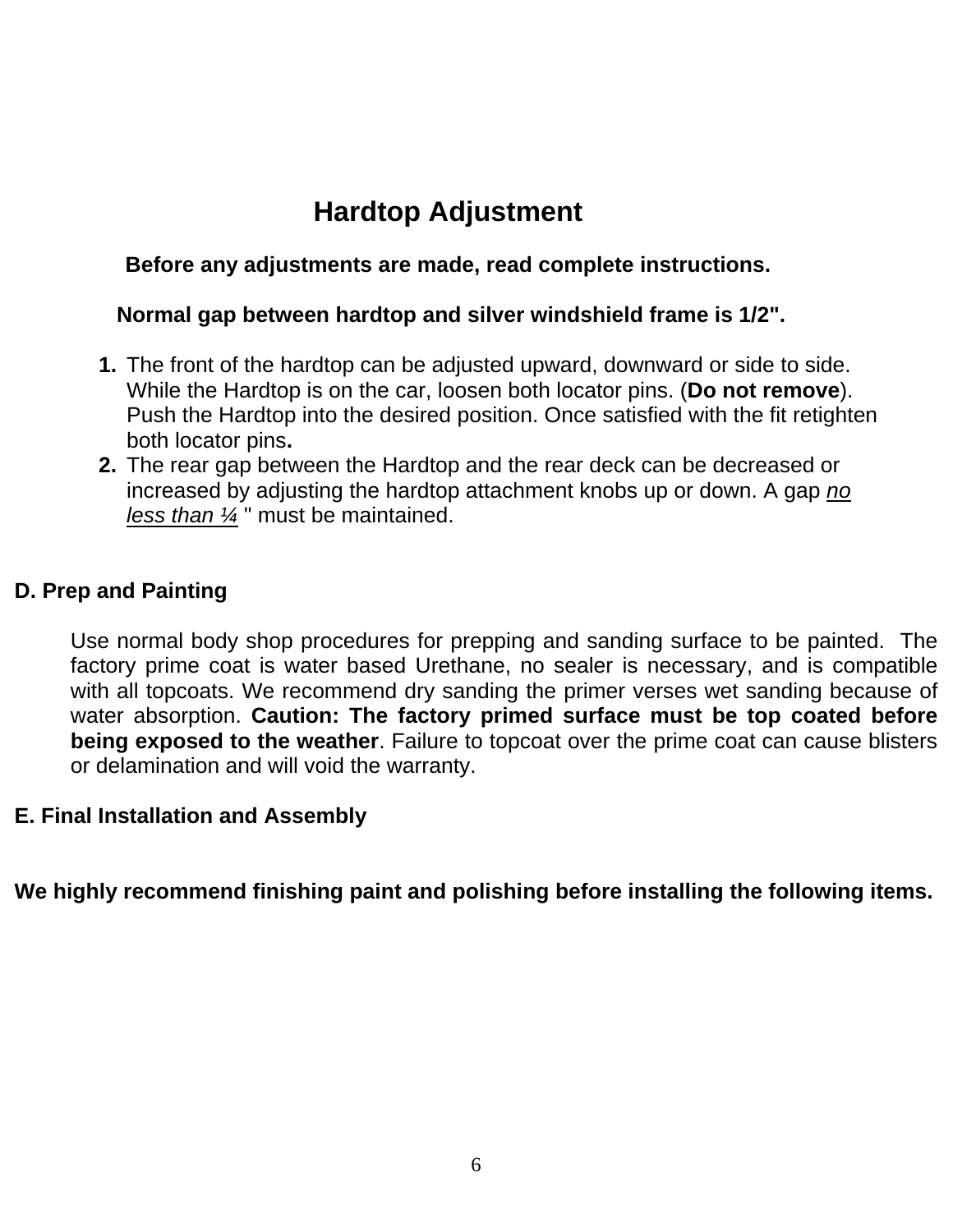#### **F. Rear Window Installation**

Use normal window installation techniques and procedures for mounting the rear window. We recommend the dam method using a combination of butyl tape and urethane windshield installation adhesive. Clean all surfaces with alcohol before bonding**. Position window using spacers around perimeter.** 



#### **G. Rear Window Defogger:**

- 1. Before lowering the convertible top find the GM defogger electrical wires located on each side attached to convertible top window and unplug.
- 2. Plug each hardtop wire extension into the unplugged GM wire and bring forward towards the pivot point of the convertible on each side of the car through the trap doors.



3. After installing the Hardtop on the car, plug the wire extension into the hardtop loom on each side.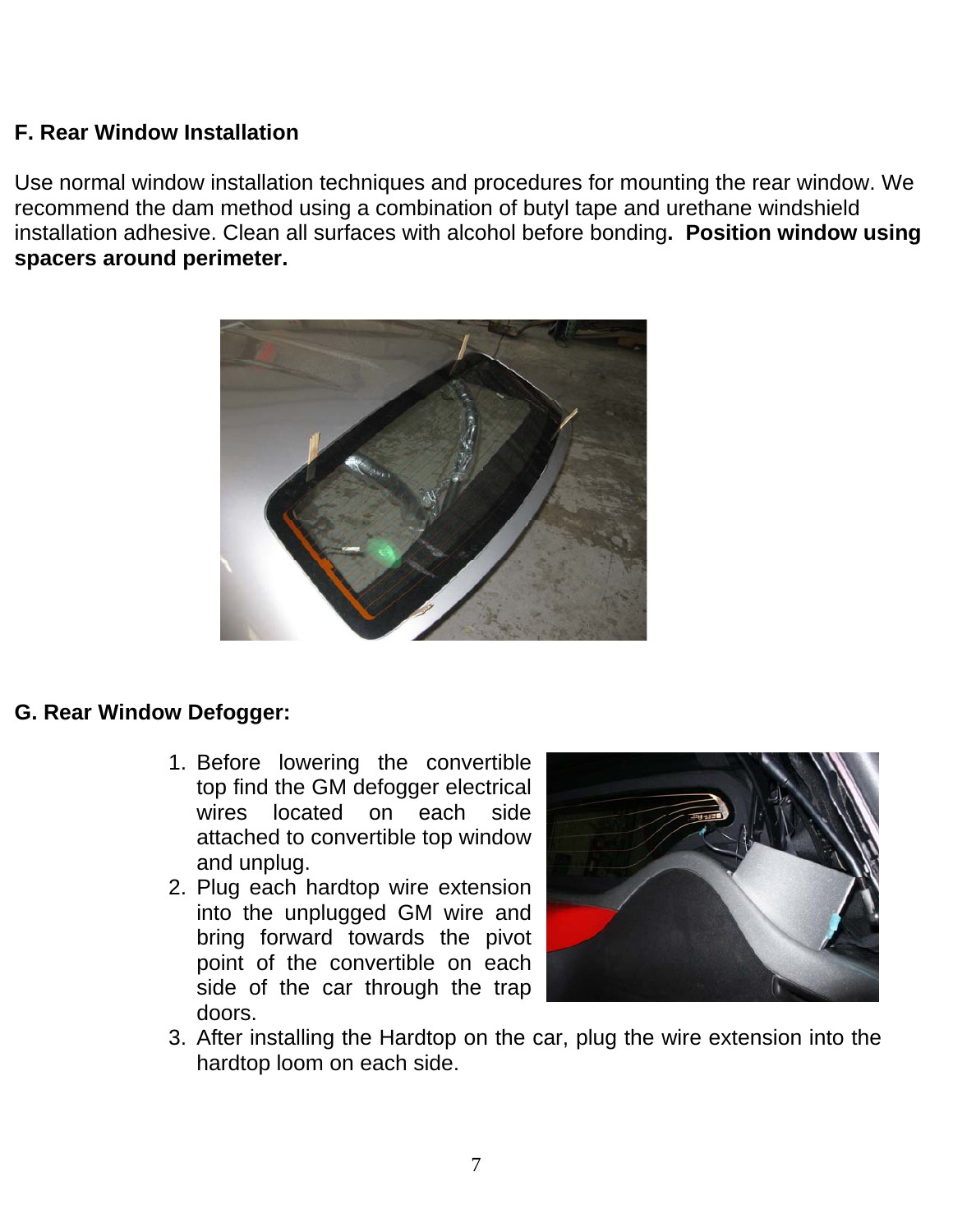#### **H. Final Installation and Assembly**

**We highly recommend finishing paint and polishing before installing the following items.** 

### **Tips for Successful Installation of Hard plastic"L"shaped drip guard moldings and Rubber window seals.**

*Drip Guard Moldings "L" Shaped* **- Clean the surface of the Hardtop with alcohol. Remove a short section of tape protective film. Press firmly for adhesion. Careful use of a heat gun at corners will facilitate installation. Check openings. Adjust the molding to suit. The adhesive does not become a bond for 48 hours to allow for repositioning. When satisfied with the gap/fit use the heat gun while pressing down on the molding to permanently activate adhesion.** 

*Rubber Seals* **– Clean the surface with alcohol. Compress rubber from end to end. Do not stretch.** 



#### **Side Window Drip Guard Moldings**

Note: The short leg of the drip edge guard should be on the outside edge of the hardtop pointing upward.

 Install the side window drip guard molding by removing the tape protective film. As you proceed start at the front corner aligning the edge guard and hardtop while moving rearward. Press firmly for permanent adhesion. Careful use of a heat gun or hair dryer will facilitate installation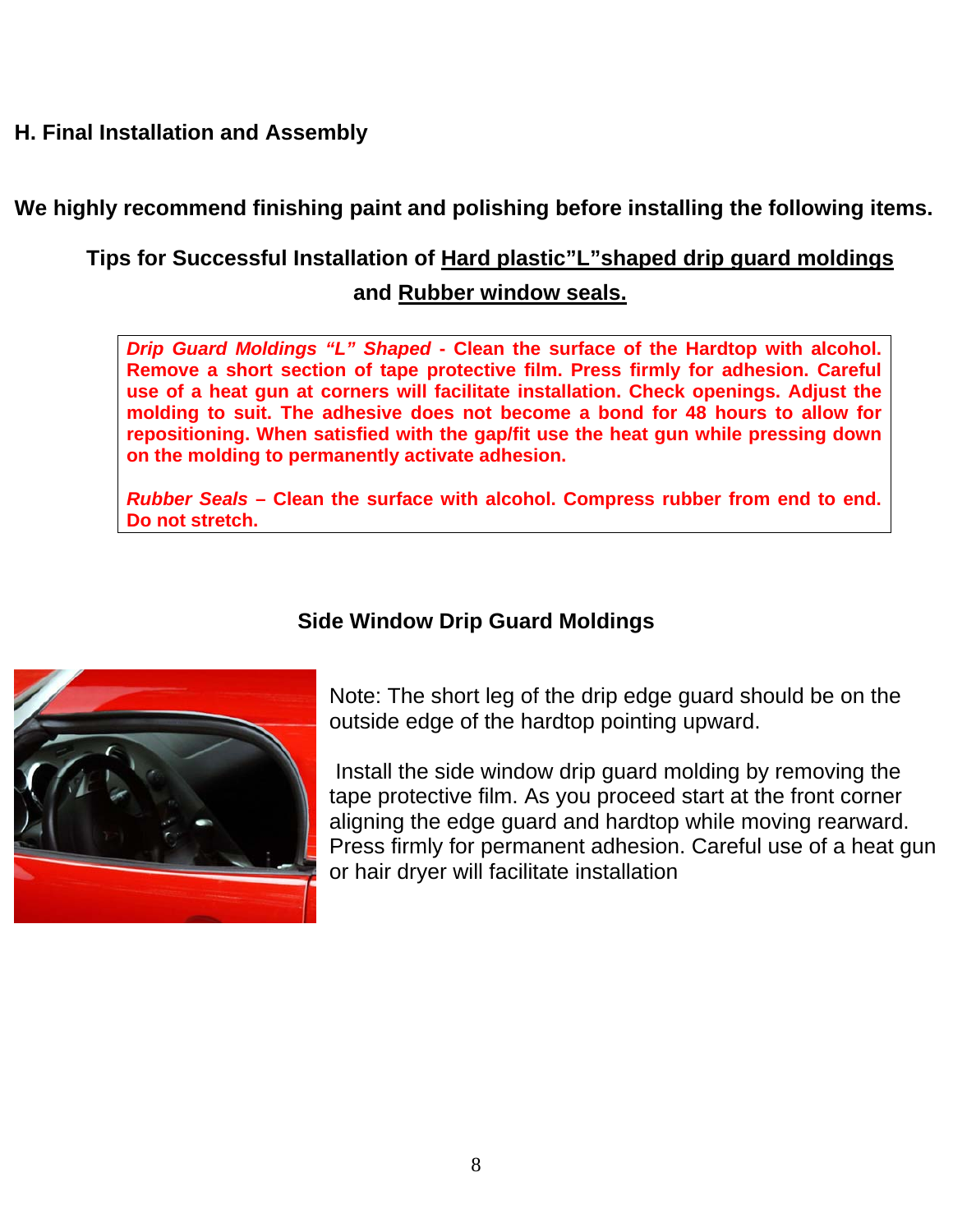## **Rubber Side Window Seal Installation**

Reinstall hardtop on vehicle ascertaining the hardtop is adjusted front to rear and side to side. **Normal gap between hardtop and silver windshield frame is 1/2".** 

#### **Side Window Seals**

- 1. Clean the painted fiberglass surface area with alcohol.
- 2. With the side windows open begin at front corner. Remove red film from adhesive approximately 3" from leading edge of window seal.
- 3. Insert nose into and tight against the windshield weather seal pocket for a perfect fit. Press seal against hardtop for adhesion.
- 4. Open door and raise window. Gently close door for any interference between hardtop, door or window. A crisp dollar bill can be used to check for proper window seal. Open door with the window in the up position. Place the



bill between the window and the seal and close the door. The bill should drag but not rip while pulling out.

- 5. Proceed rearward with installation of window seal. Do not stretch rubber. Check with dollar bill as you proceed. Trim bottom approximately 1/4" long. Compress seal to install bottom corner. The adhesive does not become a permanent bond for 48 hours to allow for repositioning.
- 6. Repeat process on the other side.

**Note!** Initially when raising the window it may follow the wrong track in the rubber until the rubber seal takes a permanent set from the window. Make sure that the rubber is properly lubricated with silicone based wax or Vaseline. To avoid this, push outward on the window while it is raising. Initially when the car is not in use, leave the windows in the up position then close the doors to facilitate the set.

Now step back admire and enjoy the new aggressive attitude of your Solstice.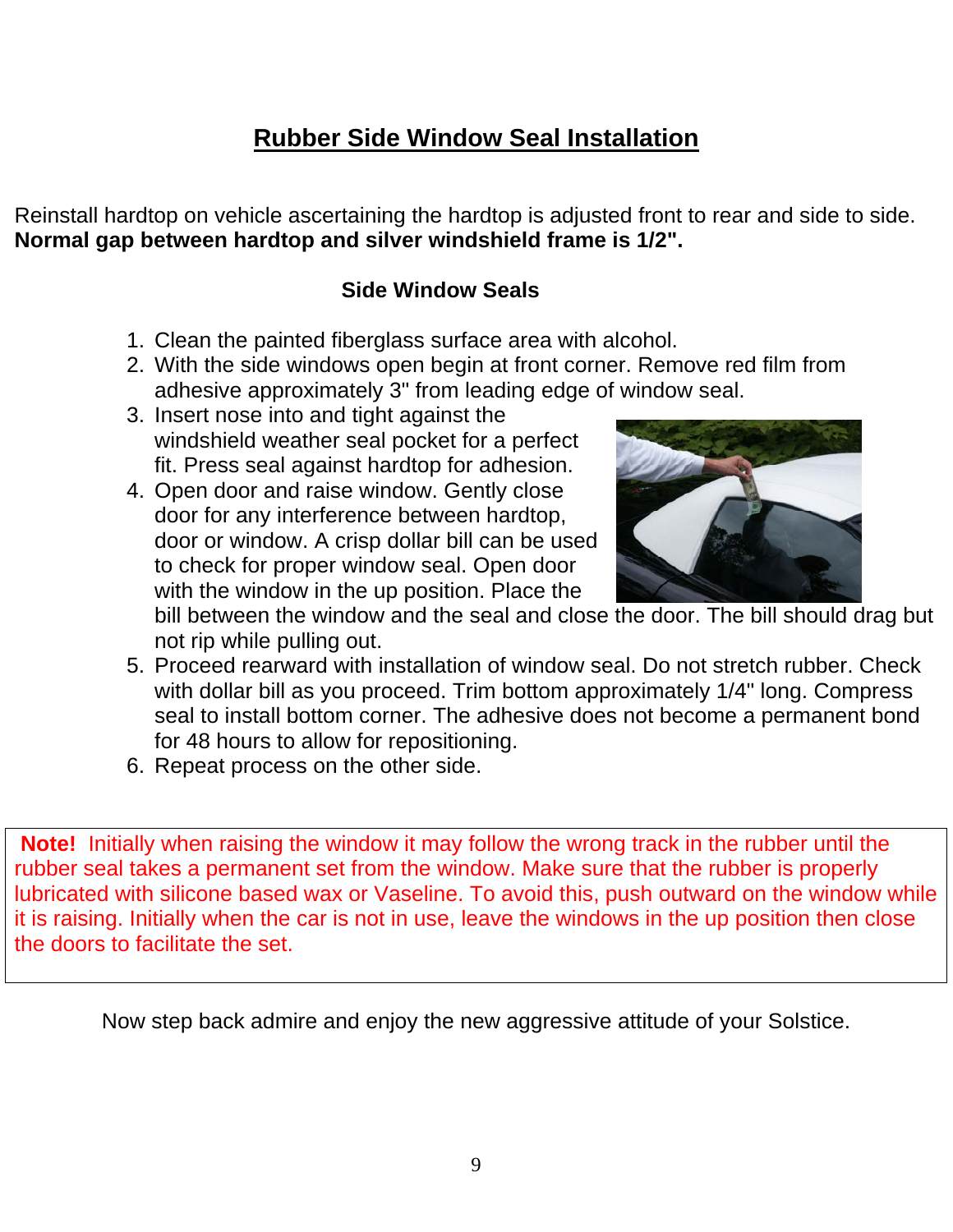#### **Maintenance of the Hardtop:**

I.

- 1. Periodically check the tightness of all the latches.
- 2. Side window rubber molding may be lubricated with a silicone base wax or Vaseline for easy winding of the windows. Similar lubrication may be used on the deck rubber seal if squeaking occurs.
- 3. If painted, keep surface waxed to preserve the gloss finish. On vinyl tops, clean periodically with a vinyl cleaner and coat with a vinyl top sealer.
- 4. If the rear window is Plexiglas caution should be exercised to prevent scratching. Don't wipe when dry. Clean with water and mild soap using a sponge or soft cloth. Dry with a chamois. Keep dirty rags away from the window. A Plastic wax such as "Mirror Glaze" can be used to wax the window.

**Warranty:** All Smooth Line Hardtops are warranted to be free from defects in material or workmanship and are warranted for one (1) year from date of purchase. Smooth Line will, at its discretion, repair or replace at its factory, without cost, any part that fails in service, upon our inspection, within the warranty period. The warranty does not cover freight, labor, failure of related components or failure resulting from alteration, misuse, accident damage, faulty installation, color coating, or faulty repair. For warranty service for a Hardtop purchased from a distributor you must make all arrangements through that distributor. If purchased directly from Smooth Line contact Smooth Line sales department. Warranty for all components must be supported by the proper registration documentation including the original shipping invoice. At no time are Smooth Line Hardtops returnables for credit or refund for any reason.

**Returned Goods:** Written authorization must be obtained from Smooth Line and the distributor before merchandise may be returned for warranty service. All merchandise must be properly packaged in non damaged condition. An itemized packing slip, showing invoice number and date, with full explanation of reason for return must be included. All returns must be sent freight prepaid. All costs relative to a return are not reimbursable.